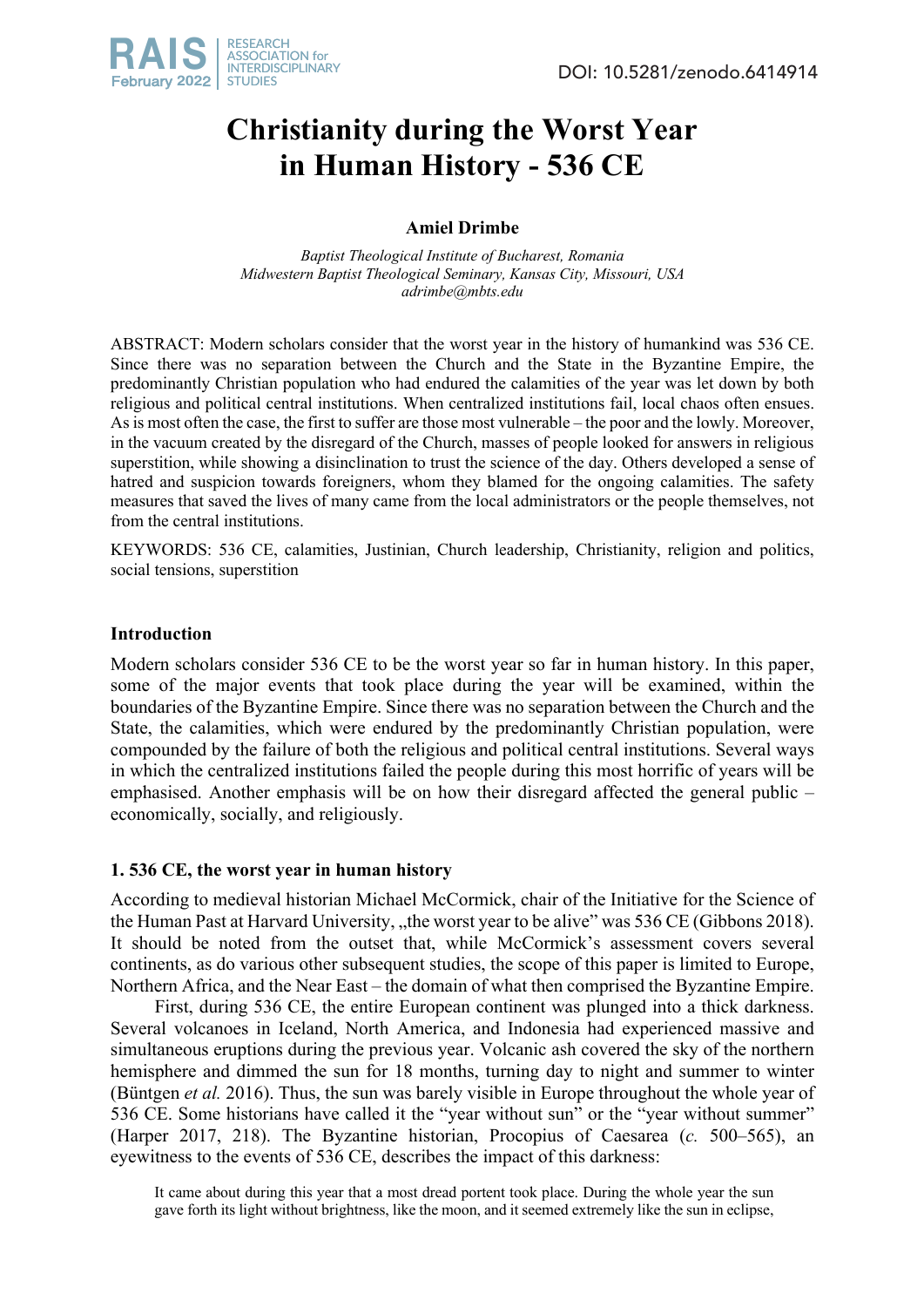for the beams it emitted were not clear nor like those it usually makes. From the time when this thing happened men were free neither from war nor pestilence nor any other thing that brings death. It was the time when Justinian was in the tenth year of his reign [536]. (Prokopios, *Wars* 4.14, 220–221)

The reduced sunlight dropped the average temperature in Europe by 2.5°C. This sudden cooling triggered the coldest decade (536–545 CE) of the previous 2300 years, a decade that has often been referred to as "the little Ice Age of Late Antiquity" (Büntgen *et al.* 2016). It was a time when life was immersed not only in darkness, but also in cold (Harper 2017, 219 and 253).

Furthermore, the cooling of the planet affected most of the crops in the northern hemisphere, which led to the great famine of 536–539 CE. In the West, the Irish Annals of Ulster and Inisfallen mention a severe "failure of bread" (e.g., Mac Airt 1951, 70) and state that during those three years more than 90 percent of the islanders did not even see bread, let alone taste it. In the Near East, John of Ephesus (*c*. 507–588) gives a similar eyewitness account: "The sun darkened and stayed covered with darkness a year and a half, that is eighteen months. Although rays were visible around it for two or three hours [a day], they were as if diseased, with the result that fruits did not reach full ripeness. All the wine had the taste of reject grapes" (Harper 2017, 251). It is estimated that the famine killed millions throughout Europe (Arjava 2005, 73–94).

The oppressive volcanic cloud not only darkened the skies for 18 months, it also contained lead and other toxic substances, requiring over 100 years for the planet to heal from the pollution caused by the volcanic ash. Thus, the increased pollution to which humanity was not adapted, the effects of the sudden climate change, the severe lack of vitamin D from the sun, and the ensuing malnutrition, created the ideal conditions for a major health crisis: "If there was an immediate effect of the sharp climate anomaly, it might be the hidden ecological trigger that led the plague bacterium to disperse in the years just following the spasm of volcanic activity" (Harper 2017, 254). As a result of these conditions, epidemics of the plague began to break out across several regions of the empire: "[humans] were free neither from war nor pestilence nor any other thing that brings death. It was the time when Justinian was in the tenth year of his reign [536 CE]" (Prokopios, *Wars* 4.14, 221). In 541 CE, these the local epidemics morphed into the pandemic known as "the Justinian plague", named after the reigning Byzantine emperor, Justinian I (*r*. 527–565 CE). It is said that the bubonic plague alone killed over 100 million people (cf. Rosen 2007, 209), prompting Procopius of Caesarea to write: "During those times there was a plague that came close to wiping out the whole of mankind" (Prokopios, *Wars*  2.22, 120). For modern historian Kyle Harper, "The Plague of Justinian was the greatest mortality event up to that point in human history" (Harper 2017, 248).

Darkness, cold, famine, plague, and death. These catastrophic events led to a trail of consequences that so damaged public health and the economy that they only fully recovered in 660 CE. It took humanity 120 years to move beyond the fateful year of 536 CE (Büntgen *et al.* 2016).

## **2. The institution of the Church during ..the worst of times"**

In times of great distress, when uncertainty and anxiety prevail, people often look to the political and religious leadership for guidance. In 536 CE, the institution of the Church held both religious and political powers, since Emperor Justinian was the *de facto* head of Christendom. A plausible reading of the accounts of 536 CE shows that these events illustrate how central institutions can fail their people at the most critical of times.

## *2.1. Buildings matter, people do not*

In contrast to the widespread deprivation and despair among the populace, the year 536 CE was one of restoration and expansion for the great cathedrals of Constantinople. As the capital of the Byzantine Empire, Constantinople was home to two dominant cathedrals, of which the more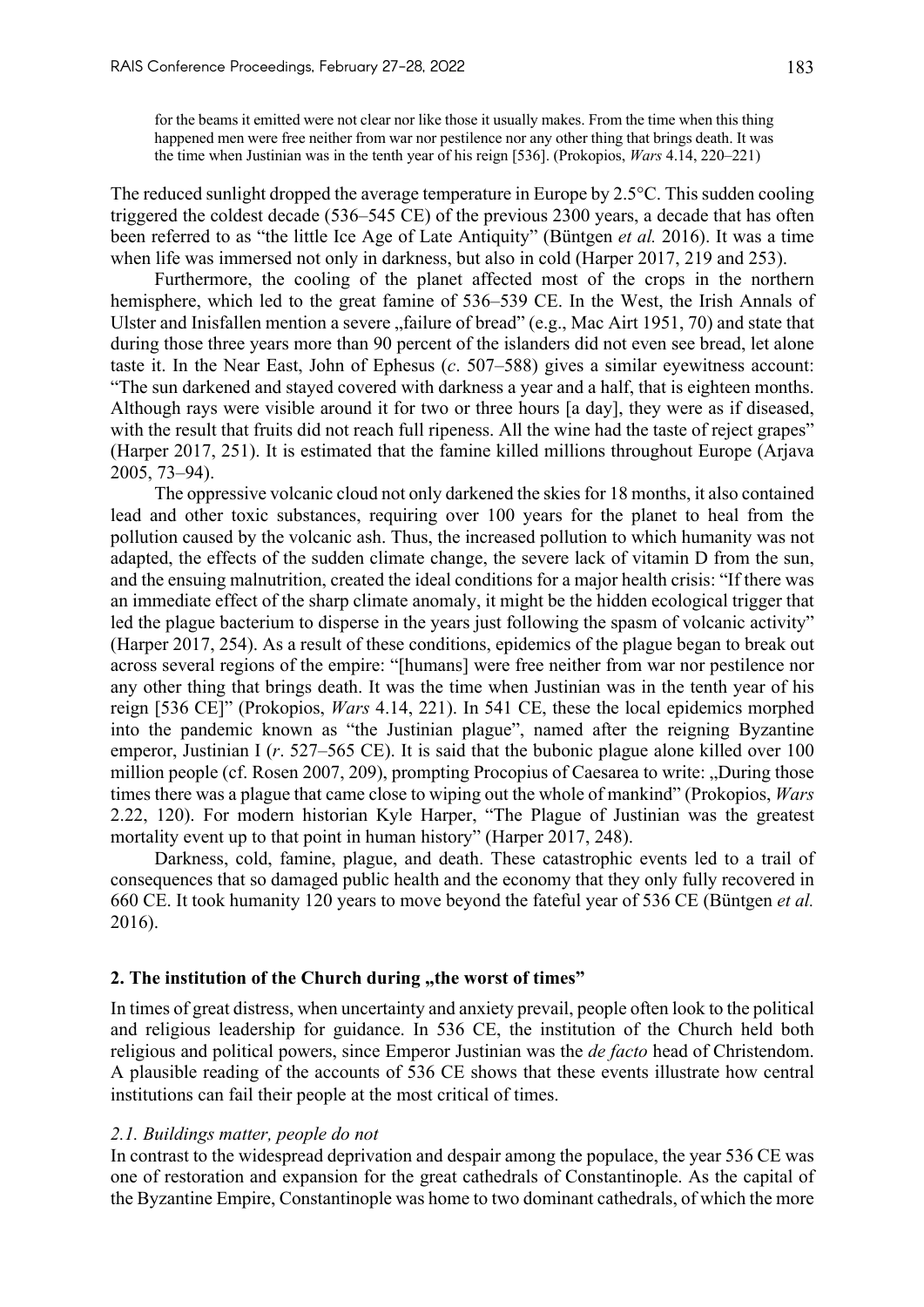important was Hagia Sophia. During "the worst year to be alive," Hagia Sophia was undergoing a process of refurbishment of such magnitude that it depleted the Imperial treasury. This took place on the backdrop of crop failures and the ominous warnings of an impending famine. In the midst of this crisis, Justinian initiated in that very year, 536 CE, the demolition and reconstruction of the second great cathedral of Constantinople, the Cathedral of the Holy Apostles. The new building had to be, by necessity, much larger and more luxurious than the former edifice erected by Constantine the Great (*c.* 330 CE), as it was designated to become the Imperial Crypt, the burial place of the Byzantine emperors, beginning with Constantine the Great and including Justinian and his wife, Empress Theodora.

The reconstruction of the Cathedral of the Holy Apostles lasted fourteen years (536–550 CE), spanning the infamous hibernal decade when famine killed millions (536–545 CE). The same historian, Procopius of Caesarea, notes that Justinian procured the money for his extravagant building project by raising taxes, including the egregious practice of charging the survivors extortionate rates, to compensate for their relatives and neighbors who had died and hence were no longer contributing to the Imperial treasury (Prokopios, *History* 23.20–21, 104). By acting in this manner, Justinian, as head of Christendom, sent the very clear message that the Church is the building, and not its congregants. People do not matter. They are dispensable, and can be left out in the cold and darkness, suffering in hunger and sickness.

#### *2.2. Not administrators of the "general good"*

This same message was reinforced at a local level. In 535 CE, Justinian issued his sixth *Novel* (part of the *Novellae Constitutiones*), a civil and ecclesiastical law by which he partitioned the vast territories of the empire to the five major patriarchies (Rome, Constantinople, Jerusalem, Antioch, and Alexandria) and distributed property and wealth to the churches, monasteries, priests, bishops, and patriarchs according to the Church's hierarchy (Meyendorff 1968). The text of the *Novel* begins with this preface:

The priesthood and the Empire are the two greatest gifts which God, in His infinite clemency, has bestowed upon mortals; the former has reference to divine matters, the latter presides over and directs human affairs, and both, proceeding from the same principle, adorn the life of mankind; hence nothing should be such a source of care to the emperors as the honor of the priests who constantly pray to God for their salvation. For if the priesthood is, everywhere free from blame, and the Empire full of confidence in God is administered equitably and judiciously, general good will result, and whatever is beneficial will be bestowed upon the human race. (Justinian, *Novel* 6, 30)

In reality, this *Novel* shows how greedy and corrupt the servants of "divine matters" had become. The many squabbles between clerics over territory and authority forced the emperor to intervene and issue this law to quell the disputes. More often than not, it was through extortion of the rightful owners that the clerics, the Church, and the emperor were enriched. Notable, in this regard, is Justinian's *Novel* 8 (535/6 CE), which was to be read by all bishops to their congregations on festival days: "all persons may regard their magistrates as fathers, rather than as thieves and persons plotting to deprive them of their property" (Humfress 2006, 170 *et passim*).

That which the emperor communicated from Constantinople through his colossal building projects and his *Novellae* (Rotaru 2014, 65), was echoed at a local level a year later, in 536 CE, by the clerics, through their preoccupation with grabbing control and worldly wealth. To the suffering, famished, and dying masses of people, the representatives of the Church made a mockery of the claim that they were God's "greatest gifts", "free from blame" and equitable and judicious administrators of the "general good… and whatever is beneficial [to] be bestowed upon the human race".

## *2.3. When leadership changes, nothing changes*

While the Church's edifices were undergoing demolition and reconstruction, similar turmoil agitated the political and religious leadership in both Rome and Constantinople. On the political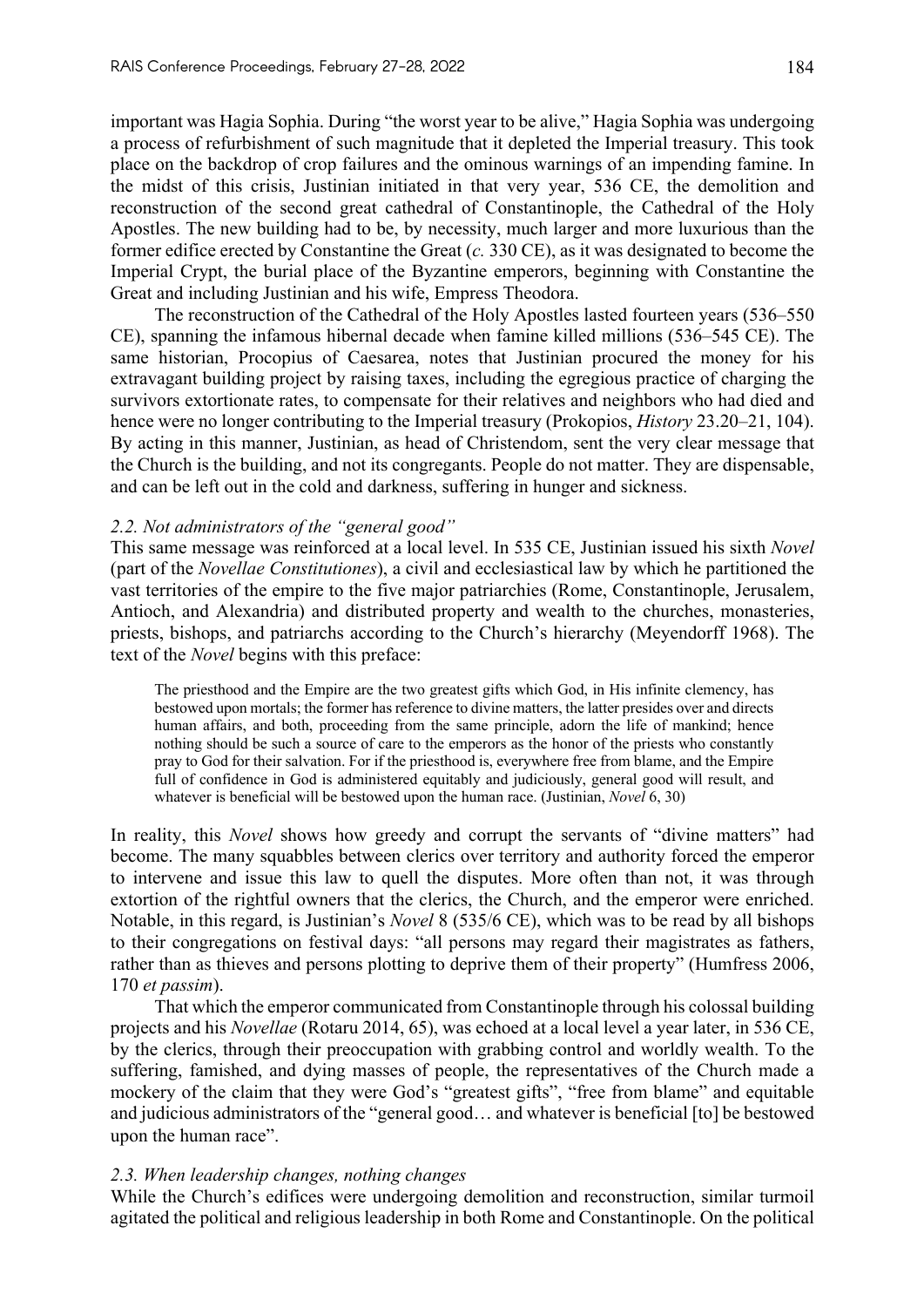front, while Justinian firmly ruled the vast Byzantine Empire, Italy was under the relatively weak control of the Ostrogoths. At the same time, Christendom was roiled by the Monophysite controversy, which crossed political boundaries. To further complicate matters, Justinian and his wife, Empress Theodora, stood on opposing sides of this controversy with one assisting and protecting those very clerics targeted by the other (e.g., Evans 2005, 40–45). Briefly, the Monophysites rejected the Council of Nicaea's (325 CE) teaching that Jesus Christ was fully divine and fully human. For them, there was only one nature – the divine. This dispute drove much of the political and religious intrigue throughout the empire.

(1) In 536 CE, Theodahad (or Theodatus), the Ostrogothic king in Rome, appealed to Pope Agapetus I to travel to Constantinople in the hope of appealing to Justinian to desist from invading Italy. General Belisarius, the commander of the Byzantine army, had been sent on a military campaign to recapture the territories of the former Western Roman Empire. Agapetus arrived in Constantinople, but was unsuccessful in persuading Justinian to change his plans. Agapetus then changed his focus to Anthimus, the Monophysite Patriarch of Constantinople and Theodora's protégé. When they were unable to come to an agreement, Agapetus deposed Anthimus from his see on the grounds of heresy. This did not go well with Theodora, and on April 22, 536, Pope Agapetus I passed away under suspicious circumstances, having held the papal see for a period of only eleven months, between May 13, 535 and April 22, 536 (Evans 2005, 43–44).

On June 8, 536, Pope Silverius was ordained Bishop of Rome, as the successor of Agapetus. Jeffrey Richards attributes Silverius' rapid rise to power, from the deaconate to the papacy, to the purchase of the see from the King Theodahad (Richards 1979, 133). As with Agapetus, Silverius' papacy was also short-lived. Pope Silverius followed the position of Agapetus and refused to restore Anthimus to the patriarchy of Constantinople. In retaliation, General Belisarius, who had since arrived in Italy, deposed Silverius from the papal see in March 537 CE on the orders of Empress Theodora. Silverius, having been stripped of his papal dignity and demoted to the status of a monk, was immediately exiled, first to Lycia, in Anatolia, then to the island of Palmaria, where he died of starvation a few months later, on June 20, 537 CE (Evans 2000, 145).

Regrettably, the brief papacy of Silverius was consumed by religious and political intrigues. There is little evidence of any interest or efforts outside the circles of the elite of his day. The poor and lowly soldiered helplessly on in their miserable deprivation, with no assistance, compassion or comfort from the headship of the Western Church.

(2) In the world of institutionalized religion, Constantinople was second only to Rome in importance and prestige, but in the Eastern part of Christendom, the religious leadership was no more stable. As in Rome, the year 536 CE brought the appointment of a new head of the church in Constantinople. Anthimus, who had been condemned as Monophysite and deposed by Pope Agapetus, was replaced by Menas. On March 13, 536, Menas was appointed patriarch by Emperor Justinian and consecrated to the see by Agapetus himself (Hardy 1968, 32–33). It was the first time that a pope had consecrated a patriarch of Constantinople.

As the political and religious head of the empire, Justinian divided his attention between the West, where he launched a military campaign to reconquer Rome and the territories of the Western Empire from the Goths, and the East, where he sought to quench the theological disputes incited around Monophysitism. Almost immediately upon his appointment, Menas was ordered by Justinian to summon a Church council in Constantinople and examine the case of Anthimus as well as the tenets of Monophysitism. The council took place between May 2 and June 4, 536 (Millar 2008, 71). More on this will be considered in the next section.

For now, it should be noted that the two most important and influential centers of Christianity in 536 CE, Rome and Constantinople, both received new religious leaders during this year. Both bishops came to power in the midst of complex political schemes and maneuvers, and they both spent much of the year deeply involved in and pre-occupied with ever more entangled religious and political conflicts and disputes. Sadly, any reaction or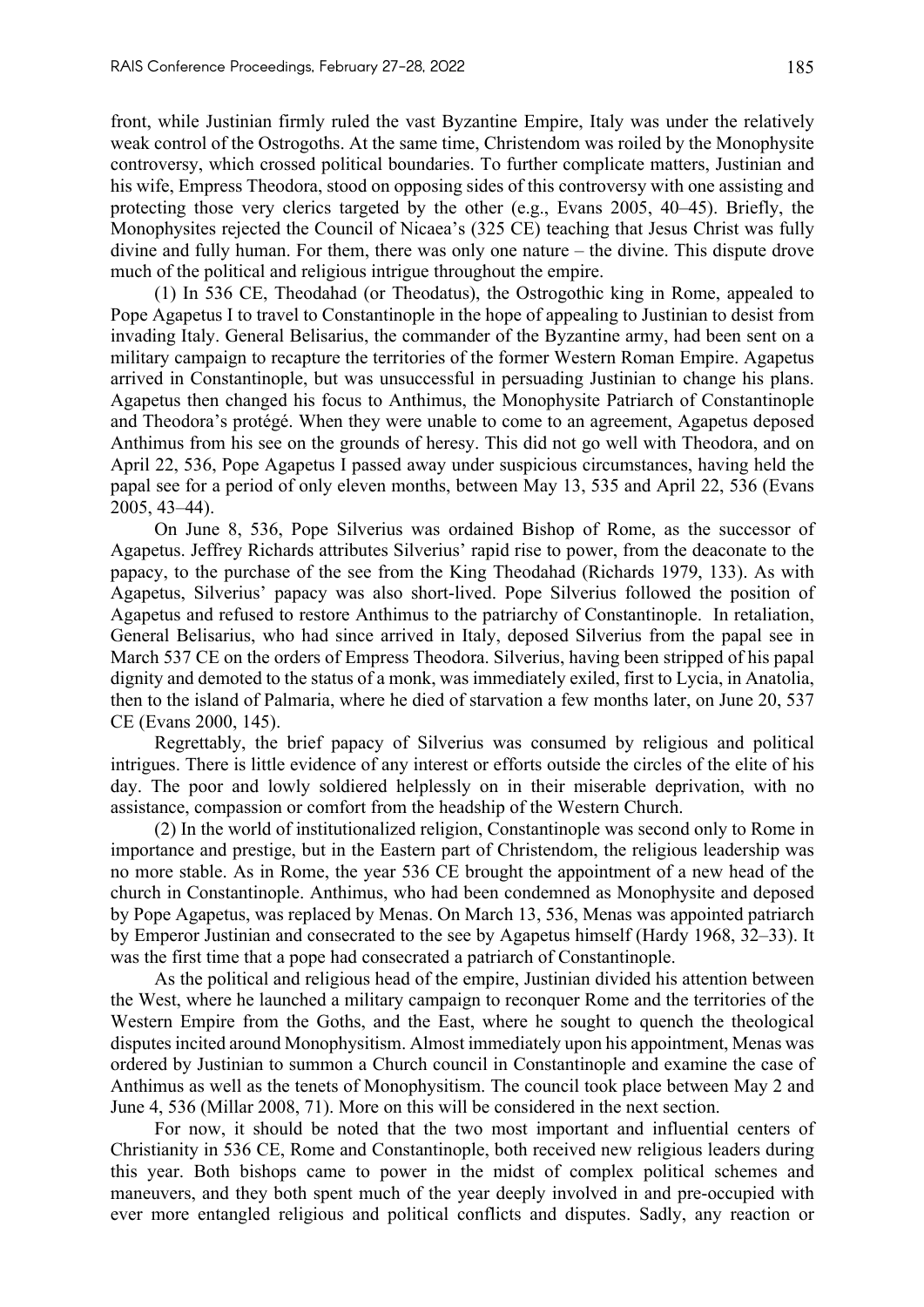response on their part to the catastrophic events that were decimating Europe around them is either obscure or utterly absent.

However, Agapetus and Anthimus were not the only patriarchs deposed and replaced in 536 CE. In fact, the same fate befell Patriarch Severus of Antioch and Pope Theodosius I of Alexandria (Antioch and Alexandria being two other members of the Pentarchy, i.e., the five major patriarchies), as well as Bishop Peter of Apamea, and others. This shall be explored briefly in the next section.

#### *2.4. The unity that led to schism*

The above-mentioned troubles could be seen, on one level, as a matter of "local" internal power struggles. However, they laid the groundwork for an escalation of events with lasting institutional ramifications for the Church worldwide, because alongside the other calamities of 536 CE, this year saw the first major schism of the Christian Church. Patrick Gray states that, "the disintegration of the one Christian Church of the one Christian Empire" was "perhaps the most astonishing failure of the Age of Justinian" (Gray 2006, 215). Hoping to resolve the theological disputes over Monophysitism and bring the theological beliefs of the Near East in line with those in Rome, Emperor Justinian convoked two Church councils: one in Constantinople (between May 2 and June 4, 536) and one in Jerusalem (19 September, 536). Unfortunately, his attempts to condemn and excommunicate several prominent Monophysite clerics in Syria and Egypt, and still somehow maintain the unity of the Church (and Empire), ended in failure (Millar 2008, 69 and 81). Ironically enough, the Church was split as the result of the theological disputes over the unity of the divine and human nature of Christ.

Following the council of Constantinople, Justinian decided to expel from the capital city several prominent Monophysite bishops, such as Patriarch Anthimus I, Patriarch Severus of Antioch, Bishop Peter of Apamea, and imprison or exile others, such as Pope Theodosius I of Alexandria (Evans 2000, 184). The decision to excommunicate and depose Theodosius I of his see was completely rejected by the Copts, who continued to recognize him as pope. This breaking point led to the separation of the Coptic Church from the rest of Christianity, a split that endures from 536 CE until present day (Van Rompay 2006, 247).

That same year was also a landmark in terms of the alienation of the Syriac Church (Menze 2008, 100, 118 *et passim*). The party that won the theological disputes, i.e., the Imperial Church, with Justinian at its helm, sent Bishop Ephrem of Antioch, a former military commander, on an aggressive campaign to purge the Syrian church of those who had opposed the decisions taken by the Council of Constantinople. This campaign, remembered by John of Ephesus as "Ephrem's descent to the East" (Menze 2008, 110 and 118), took place in 536/7 CE, and covered the Near Eastern regions of Amida, Batnae, Beroea, Callinicum, Chalcis, Constantina, Edessa, Hierapolis, Sura, and Theodosioupolis (Tate 2004, 416). To the modern man, the Monophysite controversy may seem a senseless dispute over slight etymological and esoteric differences. Nevertheless, at the time, this was the burning issue of the day, and which for many, became a matter of life or death. Tragically, countless Christians whose beliefs differed from those of the ruling party were persecuted, and many were barbarically tortured and killed (Ps.-Dionysius, *Chronicle*, 37; cf. Menze 2008, 110–111).

It would be hoped that during "the worst year to be alive", the Church would have put aside, at least temporarily, its internal theological disputes and come together in unity for the sake of helping the hurting people. Unfortunately, exactly the opposite happened: not only did the Church split, but it also became the very agent through which even more pain and death was inflicted upon an already suffering world. Instead of bringing relief, the Church became a source of deeper pain and chaos.

#### **3. Christians during (and after) the worst year in the history of humankind**

Undoubtedly, the events of 536 CE are more complex than can be developed in this study (Millar 2008, 82). However, this brief overview should suffice to illustrate how the institution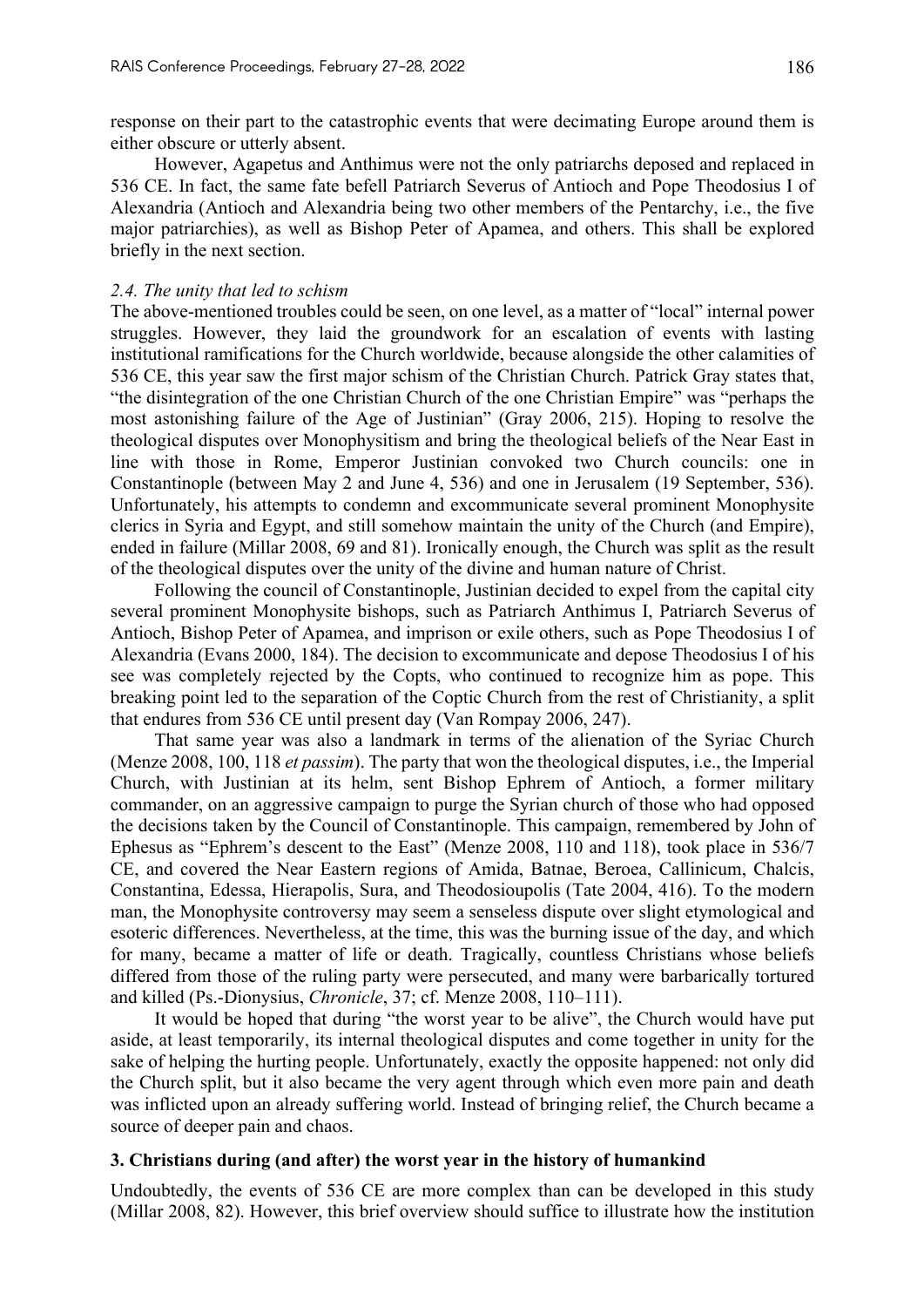of the Church failed the masses of people during the worst of times. When centralized institutions fail, local chaos often ensues. Up to this point, the focus was mainly on the experiences of the privileged few, the ones whose actions history records. The focus will now shift from these privileged few to the many poor and downtrodden, those whose stories can be uncovered mainly by reading between the lines of the historical record. At the same time, it is worth noting that when a study encompasses such a diverse array of people, from such a vast geographical territory, it is very difficult to strike the balance between aspects that are generally valid, on the one hand, and the particularities of each group or individual, on the other. The same is true in this case. Accordingly, only broad lines will be drawn, yet with the hope of avoiding fallacious generalizations.

As for the masses of Christians of 536 CE, in the vacuum created by the disregard of the Church, many looked for answers in superstition, developed hatred and suspicions towards their perceived enemies, and showed reluctance in trusting the science of the day.

#### *3.1. Lacking education, embracing fear*

Unsurprisingly, a deep and abiding "apocalyptic" fear began to grip the masses of the uneducated people, beginning in 536, as the dimmed sun was considered a powerful and menacing omen. A few intellectuals, such as John Lydus and Cassiodorus, made attempts to offer naturalistic explanations for the calamities of that year (Harper 2017, 251–252). "What seems mysterious to the stupefied masses should be reasonable to you," wrote Cassiodorus (*Var*. 12.25). Among their explanations, was that a very cold winter had produced a lasting dense air that filled the atmosphere and obscured the sun: "The sun becomes dim because the air is dense from rising moisture – as happened in the course of the recently passed fourteenth indiction [i.e., 535–536 CE] for nearly a whole year" (John Lydus, *De portentis* 9c; Harper 2017, 251).

Of course, the scientific explanations of the scholars did not reach "the stupefied masses" (cf. Prokopios, *Wars* 2.22), whom Cassiodorus sets in contrast to the educated "you" that could benefit from his writings. Thus, the masses of uneducated people easily fell victim to the ambulant preachers who traveled from city to city and from village to village, declaring the ongoing judgment of God upon the earth and the imminent end of the world (Rosen 2007, 219– 223). This fatalistic and fear-inducing message would soon spread to influence the whole of Europe (Harper 2017, 246–249).

## *3.2. Demonizing "the other"*

It has been mentioned that 536 CE was the year of the Church's first major schism. Yet it was also the year that deepened not only the religious, but also the economic and social chasms existing at the time. In the midst of the ongoing catastrophes, a search began for those morally culpable:

During those times there was a plague that came close to wiping out the whole of mankind. Now for all the calamities that fall upon us from the heavens it might be possible for some bold man to venture a theory regarding their causes, like the many marvelous theories about causes that the experts in these fields tend to dream up which are, in reality, utterly incomprehensible to mankind. Still, they make up outlandish theories of natural science, knowing well that they are saying nothing sound and they are content with themselves if only they manage to deceive a few people whom they meet into accepting their argument. But about this calamity there is no way to find any justification, to give a rational account, or even to cope with it mentally, except by referring it to God. For it did not afflict a specific part of the earth only or one group of people, nor did it strike during one season of the year, based on which facts it might have been possible to contrive some subtle explanation regarding its cause; instead, it embraced the entire earth and wrecked the lives of all people, even when those lives were as different from each other in quality as can be imagined, nor did it respect either sex or age. (Prokopios, *Wars* 2.22, 120)

(1) In this search for the culpable, the Orthodox blamed the Monophysites, the poor blamed the rich, and the Europeans blamed the North Africans. Thus, the cruelty of Ephrem's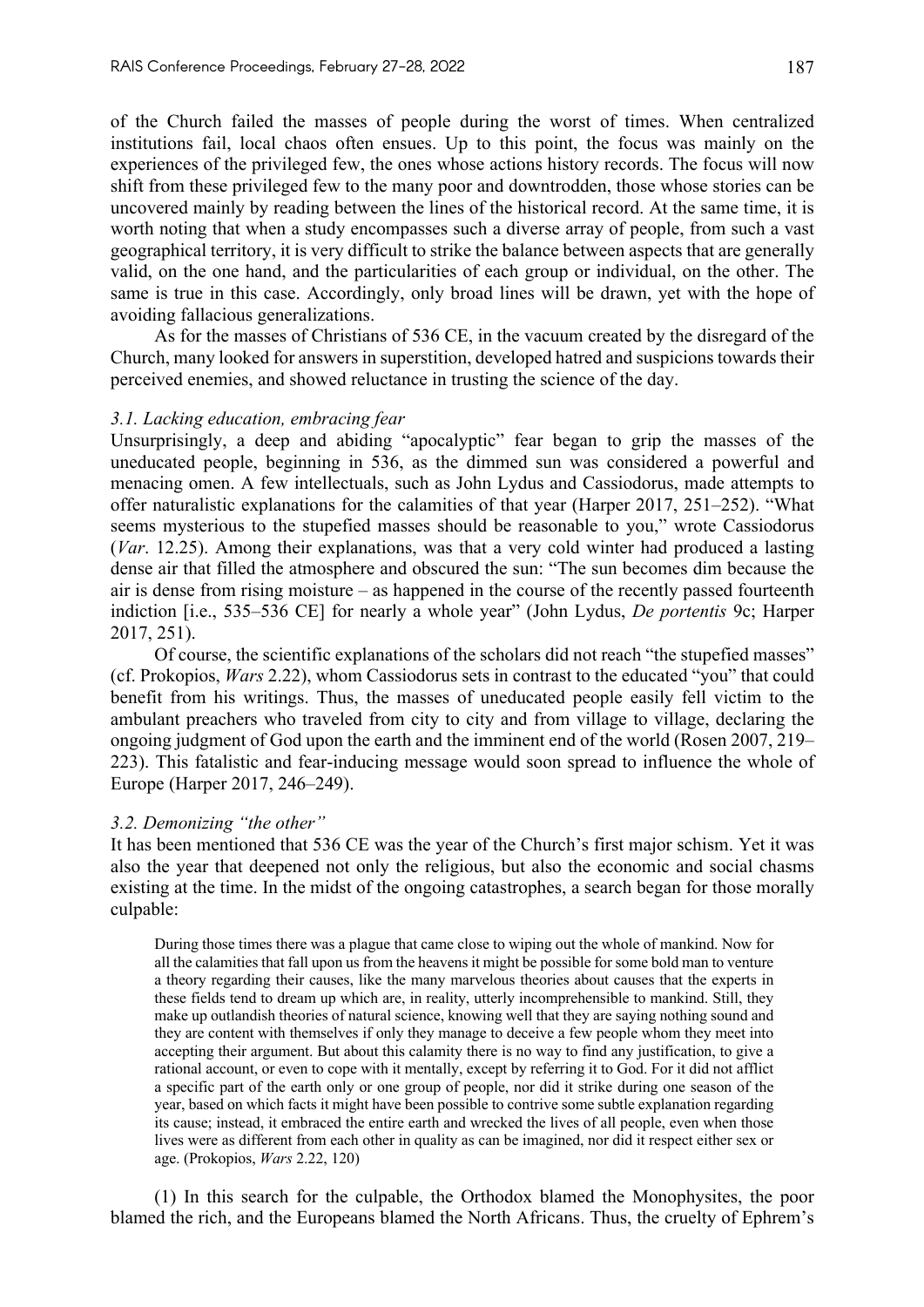"descend to the East" should be viewed within this context: the Monophysites were considered by many of the Orthodox to be responsible for the apocalyptic events in progress (Menze 2008. 110–111). A similar reasoning stands behind the deposition of all the Monophysite bishops in the East. However, this very thing was simultaneously true from the perspective of the Monophysites: for them, these events were not only the "wine-press of the fury of the wrath of God", but also a call to repentance, that is, it was the Orthodox who needed to repent and thus soften the wrath of God (Rosen 2007, 222–223). For the Monophysites, having lived through the purges in the aftermath of the councils of Constantinople and Jerusalem, the "very pit of the abyss was opened again" (Van Rompay 2006, 247). This time, however, the two Christian parties would remain in perpetuity on the opposing edges of the pit.

(2) When Procopius accused Emperor Justinian (and his wife, Theodora) of having provoked God's wrath upon the empire, he verbalized the thoughts of many, including the Monophysites and the impoverished tax payers. He goes as far as to call Justinian an "anthropomorphic demon" (Prokopios, *History* 18.1, 80; Evans 2000, 64). Yet the people suffered not only under Justinian, as collateral victims of God's judgment upon the emperor, but also because of Justinian and his disregard for them. Once it became obvious that the drought and famine would persist, Justinian eventually built cisterns, granaries and transport depots; however, these were perceived by the population at large not only as insufficient but also distributed in a preferential or discriminatory manner. Since the construction of these emergency repositories was financed through funds derived from taxation of the public, the neglected population became even more outraged at the privilege granted to entitled few (Prokopios, *History* 26, 113–119; Harper 2017, 258–259).

As is often the case, in times of great distress, the underprivileged are the most vulnerable and the most affected. During the years of famine, the rate of inflation grew dramatically, making grain and bread inaccessible to the poor (cf. Prokopios, *History* 26.18–22; *War* 2.23.19). By the same token, although Procopius saw the plague as the great equalizer, the poor were the first to be exposed to the infection:

When it arrived in a town, the plague "eagerly began to assault the class of the poor, who lay in the streets." Hungry and vulnerable, the poor may have been more biologically susceptible to the contagion, and the squalid conditions of life for the urban poor brought them into close quarters with rats. Ultimately, though, the plague was indiscriminate, and for Procopius, this was the most telling feature of the pandemic. "People differ from each other in the places that they live, the customs that govern their lifestyle, the manner of their personality, their professions, and many other ways, but none of these factors made the slightest difference when it came to this disease – and to this disease alone." (Harper 2021, 211)

From the poor and lowly, the plague went on to spread throughout all levels of society, including to the emperor himself. Ironically, the elite's disregard for the vulnerable paved the way by which the plague reached the high society.

(3) The continental Europeans, especially those in Constantinople, had known for two years in advance that the bubonic plague was wreaking havoc in Northern Africa and was sure to come their way, and yet no preparations were made to mitigate the coming disaster (Ps.- Dionysius, *Chronicle*, 86; Harper 2017, 226). The central administration had failed them again. Instead of finding solutions, some looked for the culprit. So, when the plague predictably ravaged Europe, the North Africans were literally demonized for this. In the words of John of Ephesus,

When this plague was passing from one land to another, many people saw shapes of bronze boats and [figures] sitting in them resembling people with their heads cut off. Holding staves, also of bronze, they moved along on the sea and could be seen going whithersoever they headed. These figures were seen everywhere in a frightening fashion, especially at night. Like flashing bronze and like fire did they appear, black people without heads sitting in a glistening boat and traveling swiftly on the sea, so that this sight almost caused the souls of the people who saw it to expire. (Ps.- Dionysius, *Chronicle*, 77; Rosen 2007, 222)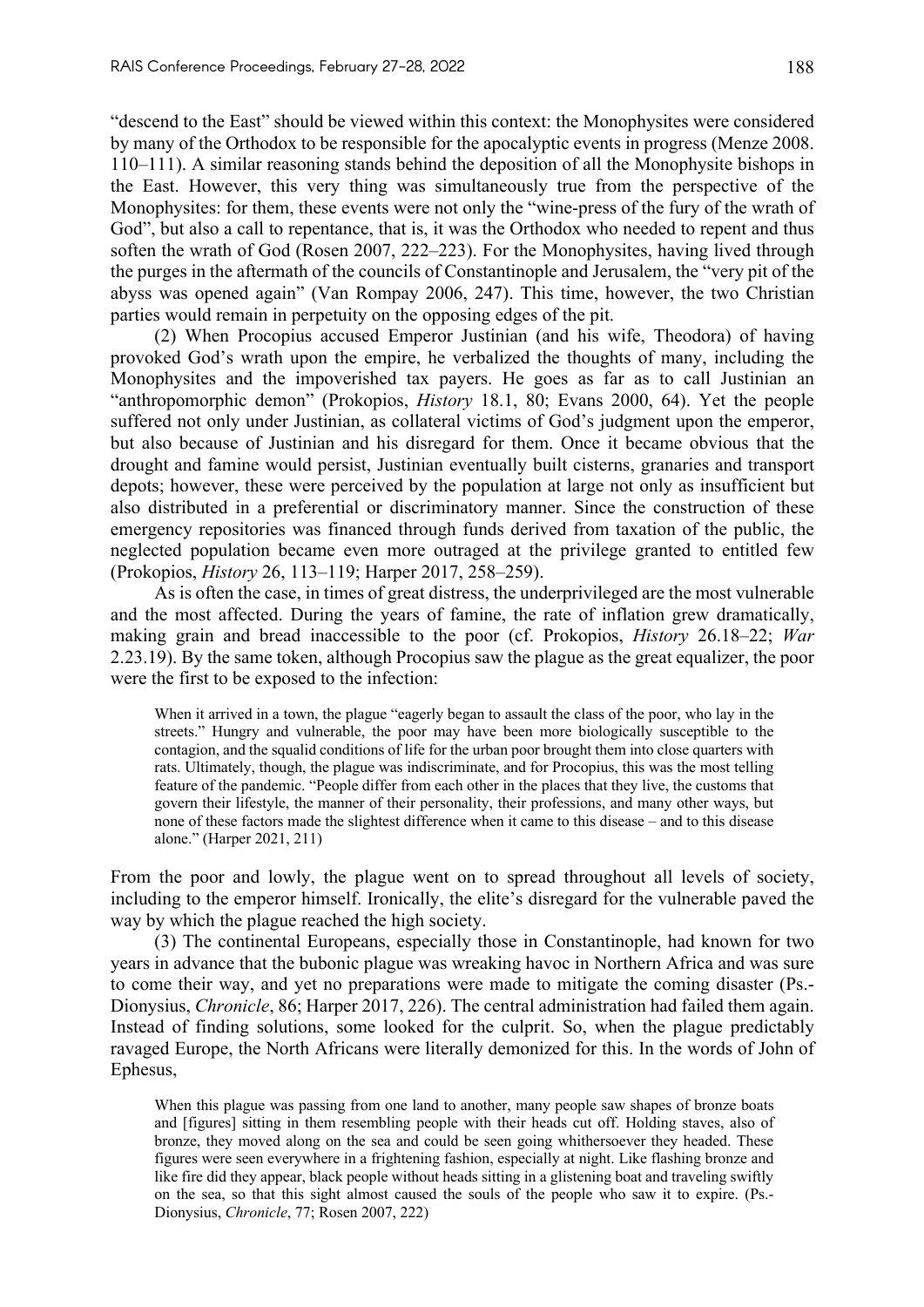In the view of some, the demons of the plague had been sent to the continent by the Coptic apostates, as a vengeful curse for the events of 536 CE and their aftermath.

As can be observed, some of these events postdate the year in question, 536 CE. Yet, it is not hard to conclude that they are consequences of the religious, economic, and social tensions that were aggravated by this horrendous year.

#### *3.3 Choosing superstition over science… or both*

If there was widespread belief that God's wrath was the source of the calamities experienced in the year 536 CE and afterwards, equally widespread was the belief that the remedy should be sought in religion. Unfortunately, the practice of religion embraced some very harmful syncretistic distortions, as it became a mixture of Christianity and ancient paganism. The practice of medicine also became a blend of science and superstition (Vikan 1984; Rosen 2007, 212). The sale of magic amulets grew exponentially, icons portraying the saints associated with the protection of health become more popular (Harper 2017, 280), and pilgrimages to pagan healing altars that had since been Christianized increased, as did the pilgrimages to the Holy Land (Krueger 2006, 305–311). With all its catastrophic events, 536 CE was a year that facilitated the ascendancy of superstition over science or promoted an amalgamation of the two. Thus, when the plague came to the continent, in 542 CE, legions relied on their belief that religious practices would grant them protection or secure healing, leading many to ignore the medical advice to self-isolate and maintain a social distance, resulting in the deaths of millions. One such example is the pilgrimage to the healing shrine of the Church of Cosmas and Damian, where it is said that Justinian himself was cured from the plague. The news of his cure led many sick people to flock to the shrine, which only served to further spread the infection. In the words of Procopius, "When any persons find themselves assailed by illnesses which are beyond the control of physicians, in despair of human assistance they take refuge in the one hope left to them, and getting on flat-boats they are carried up the bay to this very church" (Procopius, *Buildings* 1.6.7; Krueger 2006, 307).

Although the current state of medieval medicine rendered it largely ineffectual in stopping pandemic and curing the infections, several preventive solutions that helped to limit the spread were known and used: quarantine, the isolation of the sick in hospitals, travel restrictions, locking down the access to certain villages or cities (Rosen 2007, 211–215). When these measures of safety and survival were observed, countless lives were saved throughout Europe; however, they were initiated by provincial administrators, local doctors or by the people themselves, not by Justinian or by the Church's administrators (Rosen 2007, 214). As for the Emperor himself, he preferred not to be disturbed by personal and detailed accounts about the devastating effects of the plague: "The danger of death has penetrated to every place, and it is unnecessary for anyone to hear what each one has experienced… when so many unexpected things have happened, as hardly any other time brought about" (Justinian, *Edict* 7; Harper 2017, 226). Impersonal numbers are less disturbing than individual stories.

## **Conclusions**

During the worst year known to humankind, the centralized institutions which should have supported and protected those entrusted to their care, failed the population of the Byzantine Empire. As people suffered from hunger, cold, and sickness, the religious and political authorities exacerbated their misery by increasing taxes, deposing them of their wealth and property, and persecuting them for their beliefs.

When centralized institutions fail, chaos often ensues. As is often the case, the first to suffer were those most vulnerable – the poor and the lowly; however, the entire society was eventually affected by this neglect. In the vacuum created by the disregard of the Church, people sought for answers in religious superstition, and apocalyptic interpretations of current events. Many developed a disinclination to trust the science of the day. Others developed a hatred and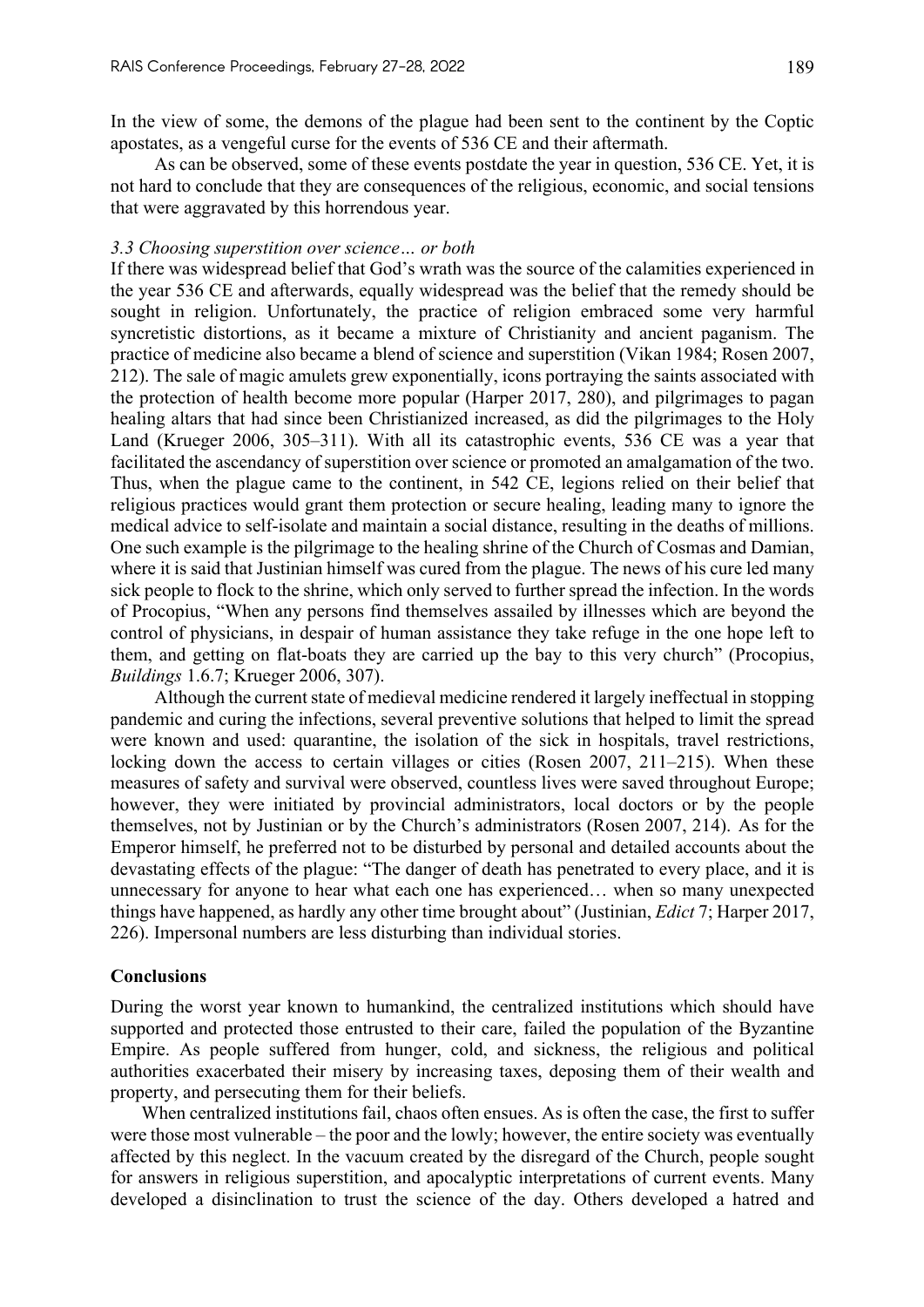suspicion toward foreigners, whom they blamed for the relentless calamities. Social ruptures and religious schisms became the pattern of the times.

The Byzantine Empire, through the grand buildings of the Church and the person of Emperor Justinian, presented to the world a glorious and powerful public image; however, the pressures of the year 536 CE revealed that behind that façade dwelled avaricious greed, insular and discriminatory protectionism, and utter disregard for human life. An institution founded on the precepts of sacrificial love, respect for the foreigner and compassion for those less fortunate, revealed itself to be but a poor shadow of those original ideals.

## **References**

- Arjava, Antti. 2005. "The Mystery Cloud of 536 CE in the Mediterranean Sources." *Dumbarton Oaks Papers* 59:73–94.
- Büntgen, U., V.S. Myglan, F. Chaprentier Ljungqvist, M. McCormick, N. Di Cosmo, M. Sigl, J. Jungclaus, S. Wagner, P.J. Krusic, J. Esper, J.O. Kaplan, M.A.C. de Vaan, J. Luterbacher, L. Wacker, W. Tegel and A.V. Kirdyanov*.* 2016. "Cooling and Societal Change During the Late Antique Little Ice Age from 536 to around 660 AD." *Nature Geoscience* 9**:**231–236. doi:10.1038/ngeo2652.
- Cassiodorus. 1992. *Selected* Variae (Translated Texts for Historians 22). Translated by S.J.B. Barnish. Liverpool: Liverpool University Press.
- Evans, J.A.S. 1996. *The Age of Justinian: The Circumstances of Imperial Power*. London and New York: Routledge.
- Evans, James Allan. 2005. *The Emperor Justinian and the Byzantine Empire* (Greenwood Guides to Historic Events of the Ancient World). Westport, CT and London: Greenwood Press.
- Gibbons, Ann. 2018. "Why 536 was 'the worst year to be alive.'" *Science*, November 15*.* https://www.science.org/ content/article/why-536-was-worst-year-be-alive.
- Gray, Patrick T.R. 2006. "The Legacy of Chalcedon: Christological Problems and their Significance." In *The Cambridge Companion to The Age of Justinian* (Cambridge Companions to the Ancient World), edited by Michael Maas, 215–238. Cambridge: Cambridge University Press.
- Hardy, Edward R. 1968. "The Egyptian Policy of Justinian." *Dumbarton Oaks Papers* 22:21–41. doi:10.2307/1291 274.
- Harper, Kyle. 2017. *The Fate of Rome: Climate, Disease, and The End of An Empire* (Princeton History of the Ancient World). Princeton, NJ and Oxford: Princeton University Press.
- Harper, Kyle. 2021. *Plagues Upon the Earth: Disease and the Course of Human History* (Princeton Economic History of the Western World). Princeton, NJ and Oxford: Princeton University Press.
- Humfress, Caroline. 2006. "Law and Legal Practice in the Age of Justinian." In *The Cambridge Companion to The Age of Justinian* (Cambridge Companions to the Ancient World), edited by Michael Maas, 161–184. Cambridge: Cambridge University Press.
- Justinian. 1895. *Corpus Iuris Civilis*, vol. 3: *Novellae*. Edited by R. Schoell and G. Kroll. Berlin: Weidmann.
- Justinian. 1932. "The Enactments of Justinian: The Novels." In *The Civil Law*, vol. XVI, edited by S.P. Scott. Cincinnati: Central Trust.
- Kaldellis, Anthony. 2004. *Procopius of Caesarea: Tyranny, History, and Philosophy at the End of Antiquity*. Philadelphia, PA: University of Pennsylvania Press.
- Krueger, Derek. 2006. "Christian Piety and Practice in the Sixth Century." In *The Cambridge Companion to The Age of Justinian* (Cambridge Companions to the Ancient World), edited by Michael Maas, 291–315. Cambridge: Cambridge University Press.
- Mac Airt, Seán (editor and translator). 1951. *The Annals of Inisfallen: MS. Rawlinson B. 503*. Dublin: Dublin Institute for Advanced Studies.
- Menze, Volker L. 2008. *Justinian and the Making of the Syrian Orthodox Church* (Oxford Early Christian Studies). Oxford and New York: Oxford University Press.
- Meyendorff, John. 1968. "Justinian, the Empire and the Church." *Dumbarton Oaks Papers* 22:43–60. doi:10.23 07/1291275.
- Millar, Fergus. 2008. "Rome, Constantinople and the Near Eastern Church under Justinian: Two Synods of CE 536." *Journal of Roman Studies* 98:62–82. doi:10.3815/007543508786239102.
- Prokopios. 2010. *The Secret History with Related Texts*. Edited and Translated, with an Introduction, by A. Kaldellis. Indianapolis, IN and Cambridge: Hackett Publishing.
- Prokopios. 2014. *The Wars of Justinian*. Translated by H. B. Dewing. Revised and Modernized, with an Introduction and Notes, by Anthony Kaldellis. Indianapolis, IN and Cambridge: Hackett Publishing.
- Procopius. 1940. *On Buildings* (Loeb Classical Library 343). Translated by H.B. Dewing. Cambridge, MA: Harvard University Press.